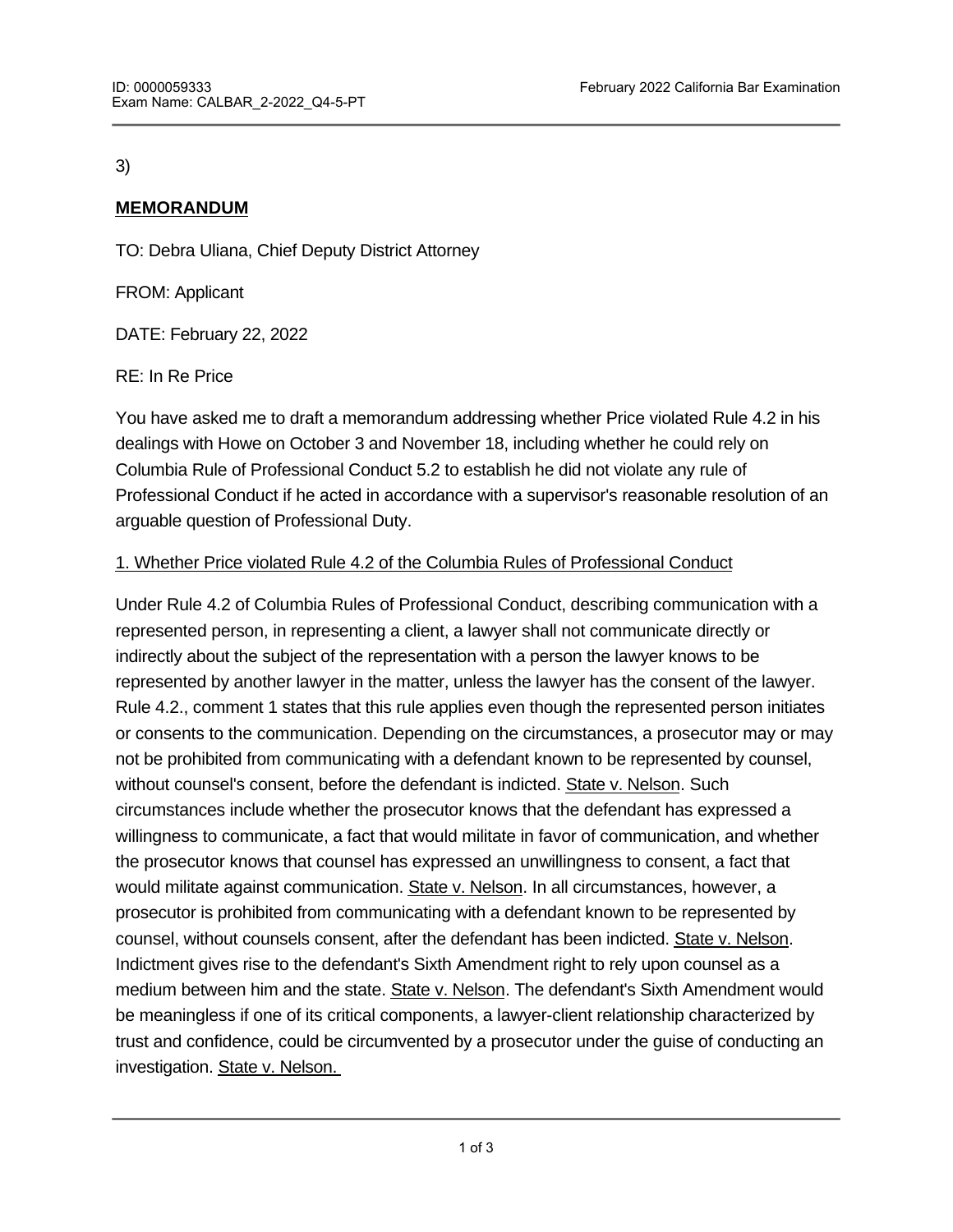In State v. Nelson, the court held that the prosecutor violated Rule 4.2 because the prosecutor communicated with a defendant known to be represented by counsel, without counsel's consent, post-indictment. In State v. Nelson, the prosecutor met defendant twice in his office including a meeting in which prosecutor sent defendant a proposed plea agreement, these meeting occurred behind the defendant's attorney's knowledge. Even though no Sixth Amendment right was violated in prosecutor speaking with defendant's because defendant was not deprived of his attorney's assistance. In State v. Mann, the court held that a "prosecutor is no less subject to the Columbia Rules of Conduct than any other lawyer."

#### a. October 3 phone call

Here, unlike in State v. Nelson, when the prosecutor met with the defendant to discuss possible plea agreement, Price did not talk to Howe about possible plea agreements. On the contrary, Howe made several statements to the detective on the line about the Wilson murder voluntarily. Further, the call was initiated by Howe and the detective and Price did not ask any questions, but merely listened and received a report as to what was said. Like in State v. Nelson, however, where the defendant was represented by counsel and the prosecutor knew about it, Price also knew that Howe was represented by counsel, because on August 24, attorney James Gardner was appointed as his Public Defender. Even though Howe expressed a willingness to communicate, Price knew that Attorney Gardner would not consent to the communication between Howe and Price, because on September 6, Gardner told him he would not consent to it unless he was offered immunity. The phone call took place on October 3, after the above mentioned events had taken place, leaving no doubt that Howe was represented by counsel. Additionally, it also means that Howe's Sixth Amendment right to be represented by counsel had attached and thus violated when during the October 3 phone call his counsel was not present.

Thus, Price did violate rule 4.2. on October 3 because he knew Howe was represented by counsel.

#### b. November 18 phone call

Here, on October 5, Public Defender found out about the October 3 phone call and once again asked the court to not have detective Daichi to speak with Howe. Even after this, request was made by the Public Defender indicating that he would not consent to the communications, on November 18 a call by Howe was directly made to Price on his private office line. Price advised Howe that he did not have to speak and that Public Defender Gardner would not be happy, Price decided to continue the phone call and take notes about all Howe talked about. Again, even though Howe expressed a willingness to communicate, Price knew that he was represented by counsel, that Public Defender Gardner would not consent and therefore should not have kept Howe on the line without Public Defender Gardner's knowledge or presence.